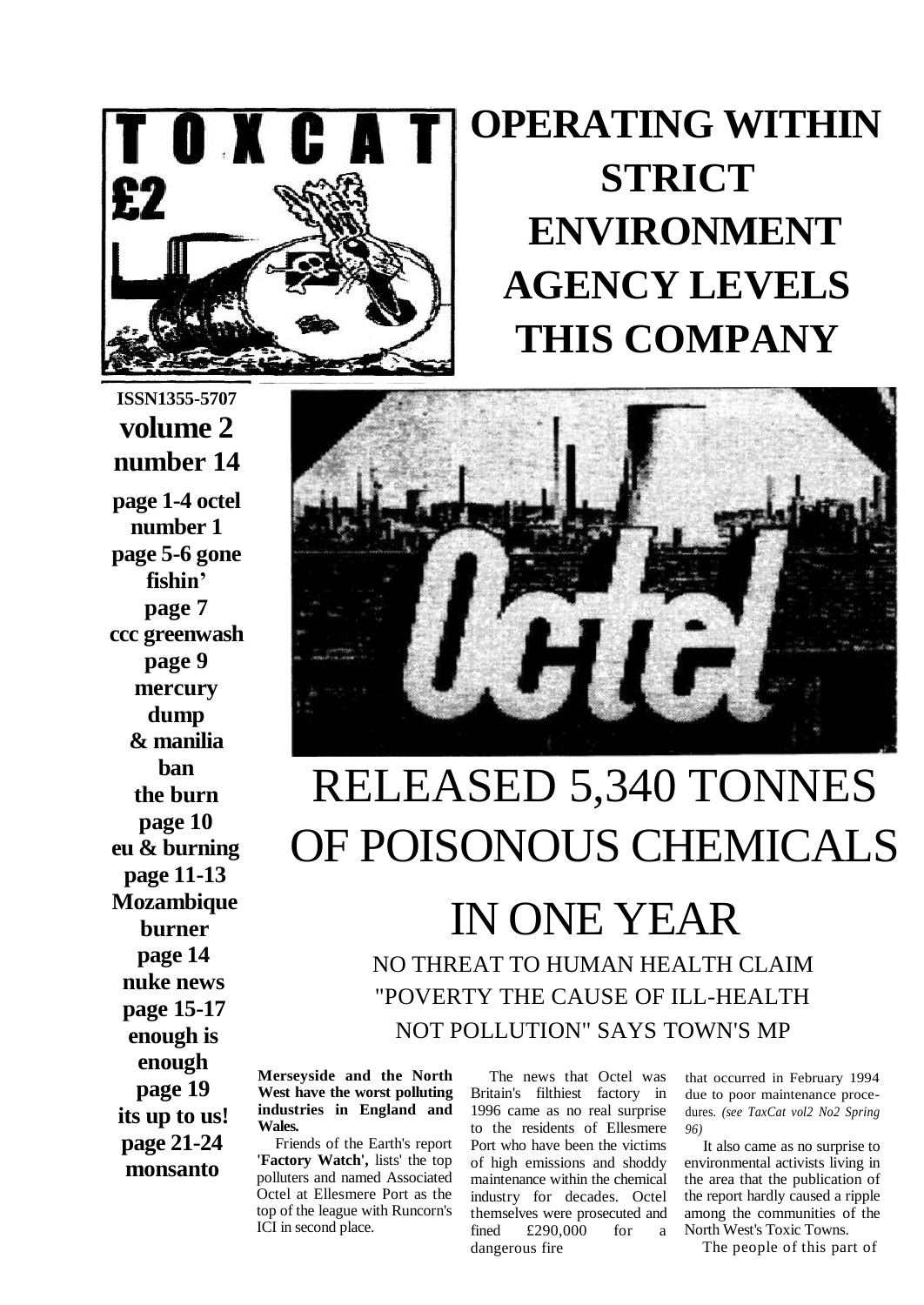Cheshire and Merseyside are used to heavy industrial pollution. This familiarity seems to have affected their ability to understand the very real dangers to their health. Over the last 50 odd years, and probably longer, they have been deliberately mislead by company spokesmen, local authorities and regulatory officials, who have all downgraded the dangers to health after each fire, explosion, chemical release or spillage within the chemical industry.

Octel are reported to have released a total 5,340 tonnes (around 14 tonnes a day) of highly poisonous chemicals. These include chloroethane, vinyl bromide, and about 66 tonnes of lead, into the atmosphere about a town of<br>hetween 70-

between 70- 80,000 residents.

These residents had more disturbing news when it was

revealed that the company were legally permitted to release this amount and had broken no regulations.

"This is frightening. We are forever hearing about there being strict regulations in place to protect public health, but we have yet to see any real evidence of them." said Jason Byrnes a local resident.

The apologists' for the company were out in force to greenwash the situation. One representative appeared on television holding a small canister of Chloroethane (Ethyl Chlorine) saying how: "it was used in hospital operating theatres as an anaesthetic."

This attempt to convince the general public the chemical was 'completely' harmless did not fool all the town's residents.

"Most of us are aware that the use of this chemical in the controlled environment of a hospital theatre is vastly different than its release from an industrial chimney stack", said Marj Lancaster 'Smith

of the South Wirral Against Pollution Group (SWAP).

The company spokesman neglected to say that accidental death has resulted from the use of this chemical an anaesthetic during major surgery and chloroethane (CE) causes cancer in rodents and is probably carcinogenic to similarly exposed humans.[1]

The attempts to reduce the seriousness of the emissions continued with the company pointing out that there is no evidence that lead, ethyl chloride or vinyl bromine causes cancer in human.

They also declared the figures released by FoE were inaccurate saying public records show the plant released 5,292 tonnes of the three chemicals - (48 tonnes less

> than FoE claim) and that all emissions are cleared with the Environment Agency.

"Friends of the Earth should have made it clear that the concentration of the substances emitted are so low as to present no health hazard to either the workforce or the local population, based on standards set by the Health and Safety Commission." the company said.

The reality is the plant *had* emitted over 5,000 tonnes of highly poisonous chemicals, including something like 66 tonnes of lead. Numerous studies have now shown that there is no "safe" dose of lead in children's blood so the company talk of 'no health hazard' is not a scientifically proven fact. Indeed, five years ago the U.S. National Research Council (NRC) said: "There is growing evidence that even very small exposures can lead to subtle effects in humans. Therefore, there is the possibility that future [safety] guidelines may drop below 10 µg/dl as the mechanisms of lead toxicity become better understood"[2]

Recent studies have shown lead not only diminishes intellectual

**There is growing evidence that even very small exposures can lead to subtle effects in humans. Therefore there is the possibility that future [safety] guidelines may drop…**

**ToxCat**

is a grassroots bi-monthly publication. Editor Ralph Ryder Editorial Assistant Leigh Ryder ToxCat ISSN 1355-5707 and ToxCat 'Special's' are published by: Communities Against Toxics PO Box 29, Ellesmere Port, South Wirral, L66 3TX. Tel: +44 (0) 151 339 5473 Fax: +44 (0) 151 201 6780 Email: cats@tcpub.dcmon.co.uk Copyright Communities Against Toxics ToxCat is published on a shoe string budget by genuine 'grassroots' activists ToxCat attempts to investigate the stories the mainstream media, particularly UK national newspaper and television media, choose to ignore for financial or political reasons. ToxCat attempts to provide information on the technical, scientific and medical aspects of toxic stories in a language as accessible as possible given the language used by academics and bureaucrats. ToxCat exists to provide information that will

empower concerned individuals and communities to better protect the environment and their children's future well being. ToxCat provides a forum for individuals and community groups concerned about toxic pollution and its effect on health to share their experiences

ToxCat welcomes unsolicited manuscripts, artwork, news items, book reviews, photographs (but we don't pay). Send your material type written computer print out, or preferably Email to: Ralph@tcpub.demon.co.uk ToxCat advertising/retailer rates contact Leigh@tcpub.demon.co.uk

Non-profit-making individuals and students: £12. Non-profit-making Environmental Groups £24. Libraries, local authorities, trade unions, universities: usually £100. SPECIAL INTRODUCTION OFFER £60 Government department, environmental law firms, environmental consultants and PR agencies (except industry) £100. Industry £320. We recommend anyone who cannot afford the subscription

(Students, OAPs, unemployed) to encourage their university, local library or trade union branch to subscribe.

### PLEASE NOTE

A number of people have been photocopying large numbers of ToxCat to present to local authorities etc. If you require a number of copies please contact CATs for special rates. Bulk copying deprives us of much needed revenue. We have also received reports of the photocopying of features in ToxCat with the removal of the ToxCat at the top of each page and no credits to CATs or the authors being given. This is an infringement of copyright and deprives us of much needed publicity and possible sales. Therefore: Reproduction of this publication in whole or in part is not permitted without prior written consent from CATs.

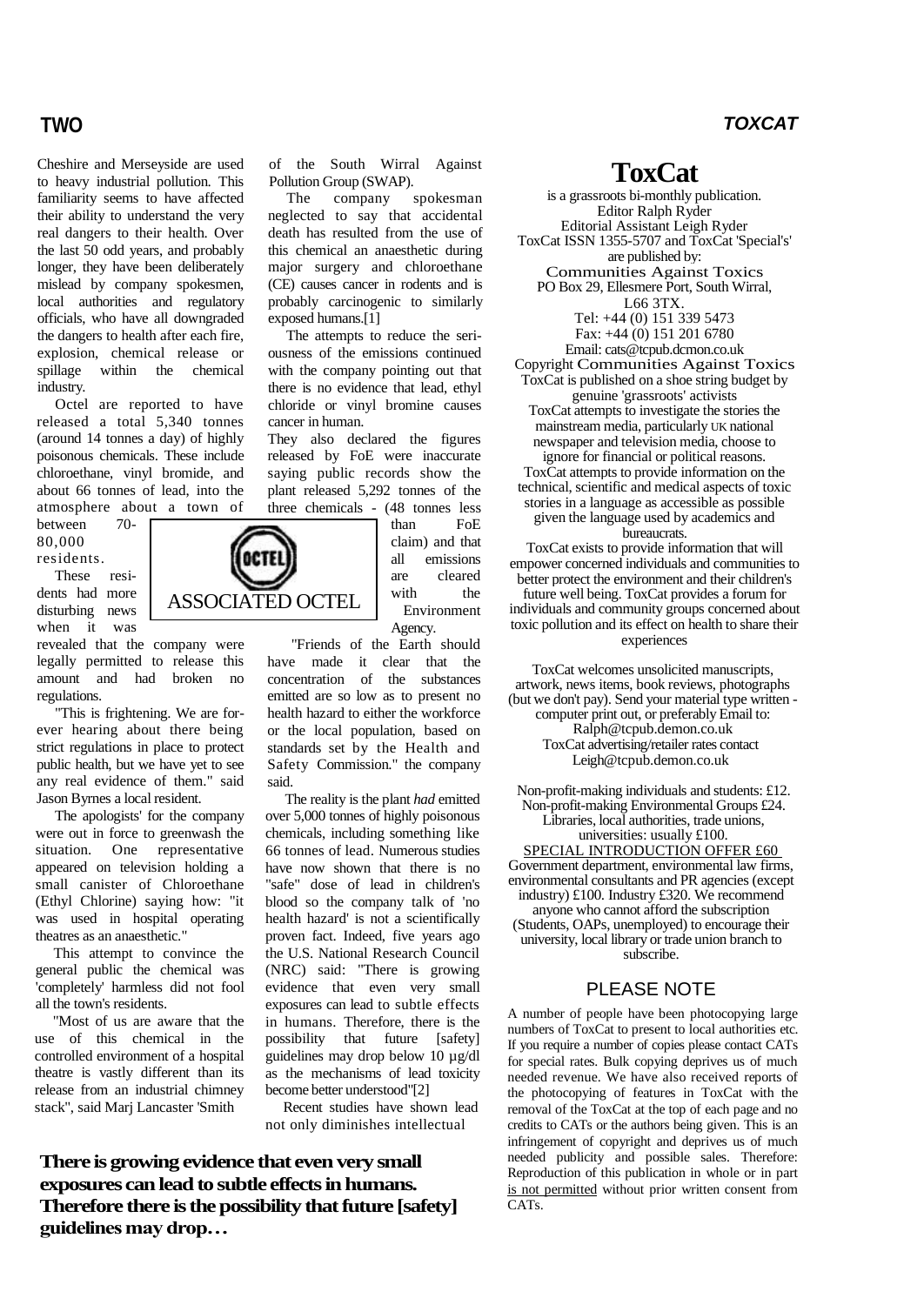capacity of the developing child, it also causes loss of hearing, reduces hand-eye co-ordination, impairs the ability to pay attention and creates a propensity towards violence.

Professor Gordon McVie, director general of Cancer Research Campaign said: "Lead becomes concentrated in the kidney area. And as a whole host of inhaled particles can lead to lung cancer. Benzene types are associated with leukaemia."[3]

Associated Octel maintain: "the company .is committed to continuous improvement. In the past two years airborne emissions from this site have been reduced by over 1,000 tonnes. Emission levels will continue to fall during 1999 to a level of less than half of the 1996 level."

Does this mean the residents of Ellesmere Port can look forward to *only* having 2,500 tonnes of poisonous chemicals pumped out over their heads this year by Octel one might ask?

Obviously whatever amount of poisonous chemicals this particular company pumps out is of no concern to some members of the public. A couple of relatives of workers at the plant expressed their support for the company in the local press. One woman declared her "family are all right" (Jack?) and "her son worked at Octel and he is healthy."

Another woman blamed the lack of businesses coming to E Port not on industries like Octel who actually cause the pollution, but on concerned citizens who make public the facts about the pollution.

"This mentality takes some believing but shows that some people today put jobs and money before the health of children." said Ralph Ryder of CATs. "I am not unduly worried about the woman whose son works at the plant. He gets well paid to put up with the hazards and should be fully aware of the dangers. It's the 70,000 plus residents who don't work at the plant and the children of the area who are on the receiving end of all this pollution that concerns me. My 3 children are adults now, 2 are asthmatic, I have three grandchildren, all are asthmatic. Have you ever seen a 8 month old baby having to be

**My 3 children are adults now, 2 are asthmatic, I have three grandchildren, all are asthmatic. Have you ever seen a 8 month old baby having to be given an inhaler every day? It is very disturbing. Yet it is happening in households all over this region.**

given an inhaler every day? It is very disturbing. Yet this is happening in households all over this region.

"A number of Octel workers drink in my local pub, most have kept well away but one tried to tell me how well the company was doing." said Mr. Ryder. "I wonder if he'll feel the same if he is one of those made redundant as some of the workforce will be in the near future".

Industry Minister John Battle who was on a whistle-stop tour of Wirral at the time the report was released said:

"There's no safety problem but we all want to see levels of pollution coming down.'

Steve Broughton of Environmental watchdogs the Environment Agency (EA) said: "We are aware that the North West Region has many of the factories towards the top of the list, but that is to be expected because the region was the birthplace of the industrial revolution.

A lot of heavy industry is situated here and a lot of the pollution the agency is tackling is the legacy of pollution from many years ago."

The north West agency's general manager Justin McCracken said: "We set emission limits for factories based on their impact on the local environment. This involves taking expert advice on possible health effects. The agency does not hesitate to take whatever legal action is necessary to ensure required standards are met by factories and that the environment is protected. "[4]

"This is simply not true" said Mr Ryder. "Emission levels are set in a political and cost effective process, not at a level that will ensure public safety. I wouldn't say 19% was a legacy from *many* years ago. This is the usual regurgitated bullsh\*t we get from the EA. Whenever the public question the toxicity of chemicals released by industry they always say "the amount of chemicals released are only small, or to use their favourite word, 'insignificant' amounts' and poise no threat to health". We only have to look at the PCBs in the tissues of

Polar bears in the Arctic to see the accumulative effect of these 'insignificant' amounts. The EA is again showing itself to be completely inefficient as a public watchdog."

In a letter to the local *Pioneer* newspaper the town's MP Andrew Miller, told residents: "There's no need to panic and there's certainly no need to move out of Ellesmere Port. These figures are from 1996." *(In other words it's too late now folks?)*

One week later he wrote a letter attempting to deflect any blame for illhealth caused by industrial emissions saying the: "cause for ill-health in the town was poverty."

His reluctance to accept the release of 5,340 tonnes of health damaging chemicals as having anything to do with illnesses in the area is bewildering. There are a number of valid scientific studies showing industrial emissions are a major cause of ill health. One examined the characteristics (race, gender, weight, height and lifestyle habits) of 552,138 people and confirmed that there is a clear relationship between fine particulate air pollution and human deaths.[5] Another shows that 20 years ago it was known that particles retained in the deep lung cause long-term lung disease[6] and the recent the study (1997) by E.G. Knox and E.A. Oilman *'Hazard proximities of childhood cancers in Great Britain from 1953-80' is* even more proof.[7] Mr. Miller has obviously not taken the time to read any of these.

**ToxCat's View:** Whatever Andrew Miller and other apologists' for Octel say, it is a **fact** is that this company released in one year over **5,000 tonnes** of health damaging chemicals into the environment of Ellesmere Port and Mersey side Some of these cancer causing particles may well landed on school playgrounds where children were laughing and playing (and inhaling 25 to 30 times a minute). Some could well have

**MP and environmental bosses speak out**